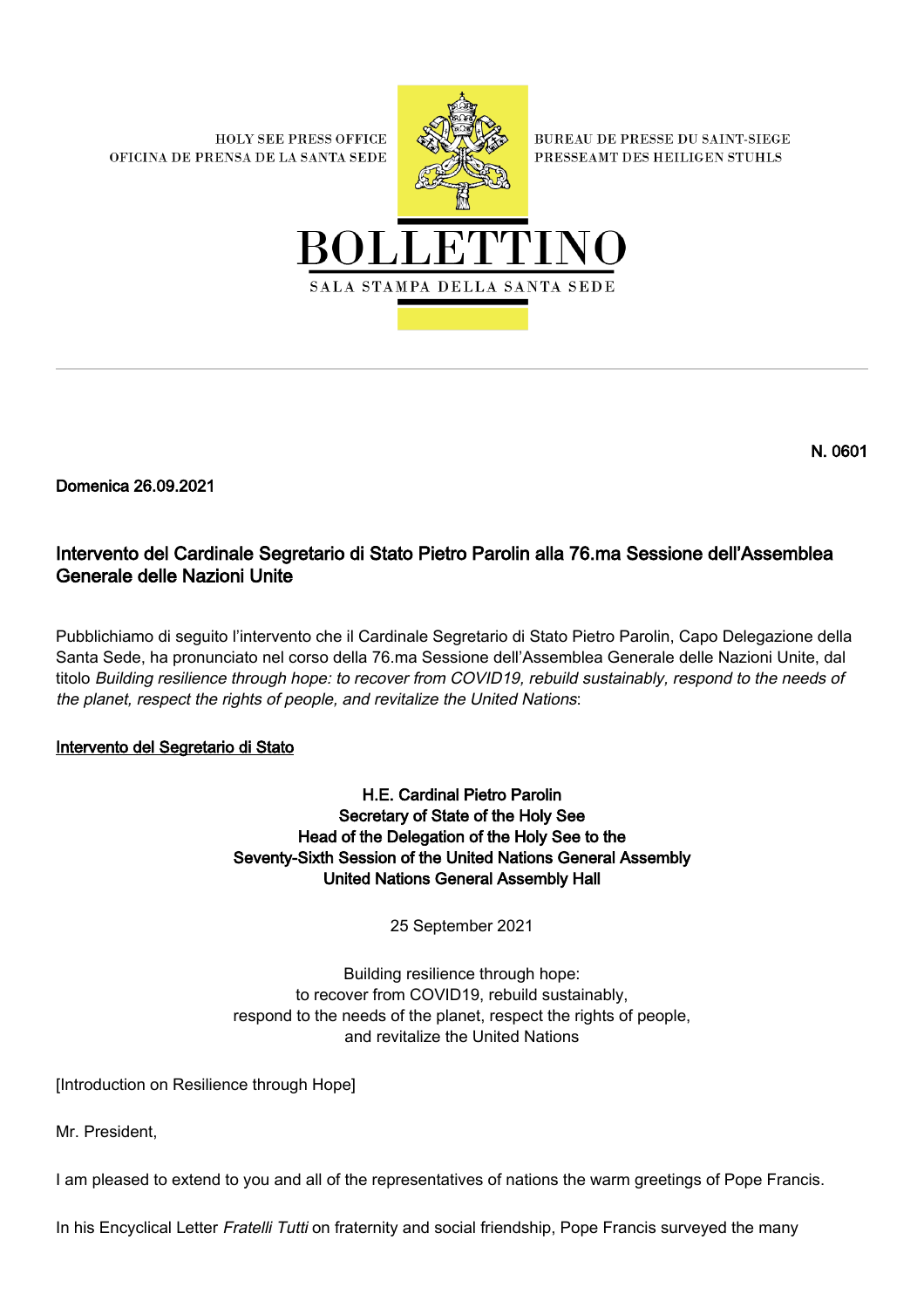challenges facing the international community, such as war and conflict, mistreatment and violence, hunger and poverty, inequality and marginalization, individualism and mistrust, extremism and polarization, attacks on human dignity, the COVID-19 pandemic and threats to the environment, among other "dark clouds." To confront such difficulties effectively, we must approach them with "renewed hope" based on the "abundant seeds of goodness in our human family," like those heroically sown in response to the medical, social, economic and spiritual dimensions of the pandemic. Such actions reveal, he indicated, that the medicine the world needs is not "isolation and withdrawal into one's own interests," but rather fraternal closeness and hope grounded in the "reserves of goodness present in human hearts."[1]

The theme of this General Debate, "Building Resilience Through Hope," focuses our attention on the crucial importance of hope in human affairs. Hope is different from optimism, which is an expectation that things will turn out well, or the idea that somehow history will inevitably develop on an upward trajectory. Instead, we know that our achievements are not unassailable: the maintenance of peace, the protection and promotion of human rights, the advance of integral human development, the care for our common home,should never be taken for granted, but must be sought and secured by every generation.

As new crises arise and others persist, we need hope to persevere in addressing them. Hope keeps us motivated when problems and disagreements seem unsolvable, it facilitates forgiveness, conscious that through reconciliation there can be a better future. It fosters resilience and inspires us to put in hard work even when we may not be able to see results achieved in our lifetime.

For us, Christians, hope is the most divine gift that can exist in the heart of mankind (cfr. General Audience, 27 September 2017). Itsees and loves what will be, in time and in eternity (Charles Peguy, The Portal of the Mystery of Hope): hope «is expectation, fervent expectation, impassioned by the ultimate and definitive fulfilment of a mystery, the mystery of God's love» (General Audience, 15 October 2014).

[Recovering from COVID-19]

Mr. President,

Pope Francis declared last year in his address to the General Assembly that "we never emerge from a crisis just as we were. We come out either better or worse."[2] To emerge better from the COVID-19 pandemic, we need to build on a renewed sense of fraternal solidarity. The pandemic has taught us how interconnected our world is, how every State has its own vulnerabilities and that no State is capable of resolving the crisis on its own.

Resilience demands that the international community put into action the commitments expressed during the Special Session of the General Assembly on COVID-19 last December. We must work together to remedy the situation of those who are on the "pharmaceutical margins,"[3] and to alleviate the needless suffering and death that they and so many others have and continue to endure. This is particularly the case with regard to vaccines, which must be available to everyone, especially in conflict areas and humanitarian settings.[4]

Resilience requires a renewed examination of how health care systems have largely been overwhelmed by the pandemic and left so many without sufficient care or any care at all. Even today many have no access to testing, basic care, or vaccines or even to the energy infrastructure that would make such care possible. Resilience calls for an examination of the fragility and shortfalls of our economic systems, which have left many behind as a result of the severe economic downturn and made the poor even more vulnerable.

Finally, resilience involves perseverance in the fight against corruption, since the harm of corruption has become particularly exposed among the political and distribution failures of the pandemic.

[Rebuilding sustainably]

Mr. President,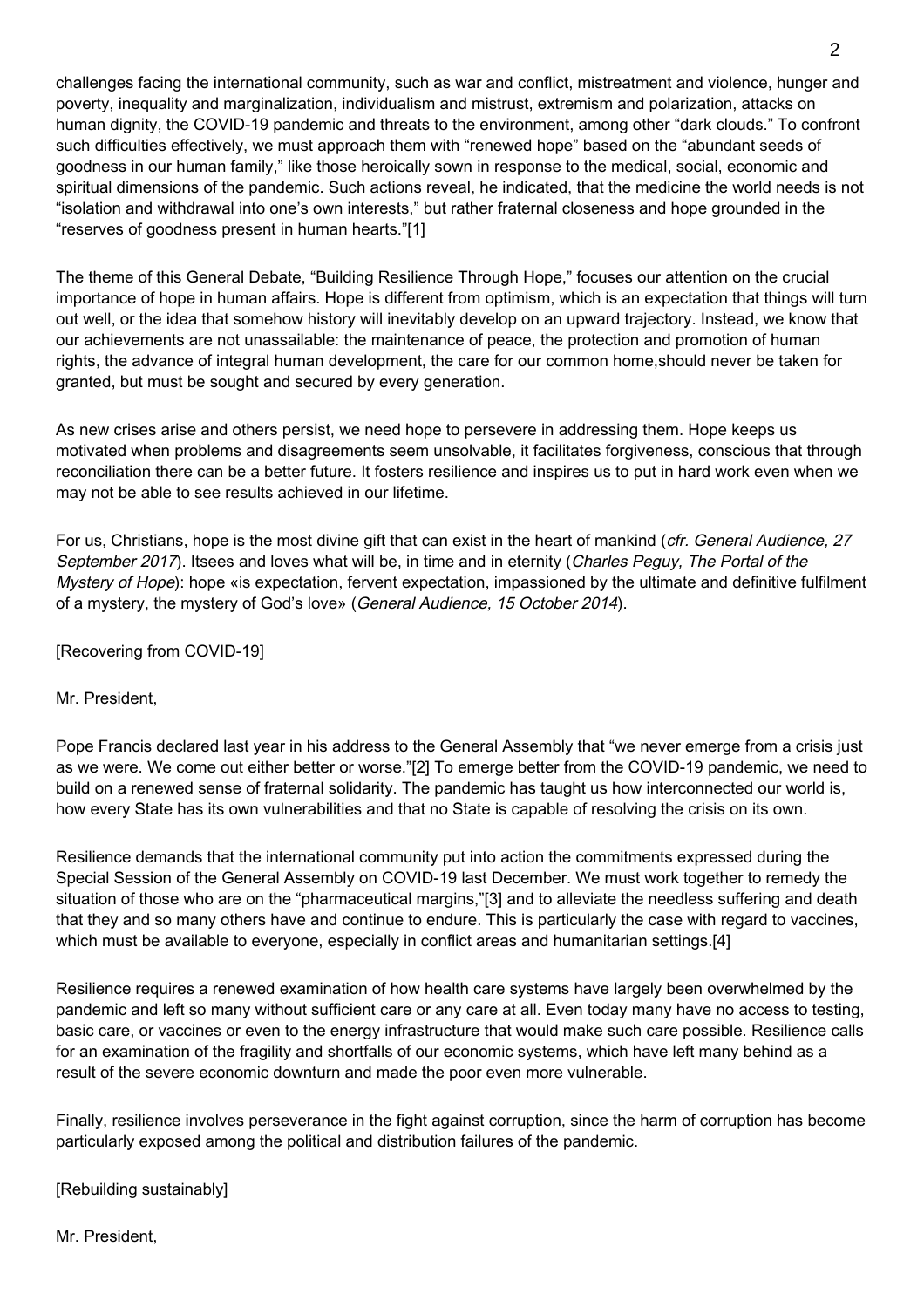The pandemic has negatively impacted development programs and activities, as well the implementation of the 2030 Agenda for Sustainable Development. Five years of progress on the 17 sustainable development goals was halted, and in some cases reversed, by the virus and its consequences. Making sustainable development a reality by 2030, which two years ago appeared to be an uphill struggle with no certainty of success, has now become such a daunting challenge that tremendous efforts will be needed.

To rebuild sustainably, we must rethink the relationship between individuals and the economy and ensure that both economic models and development programs remain at the service of men and women, particularly those on the margins of society, rather than exploiting both people and natural resources.[5] Sustainable development, if truly at the service of the human person, must also incorporate the poor and their gifts and creativity as agents of their own integral development. We must unleash the promise and hope they embody, for their good and the good of the entire human community.[6]

[Responding to the Needs of the Planet]

## Mr. President,

The upcoming COP 26[7] in Glasgow is an important opportunity for resilience, as the international community has the chance to commit anew to the protection of our common home. We are compelled to strengthen our ambition, since we are presently experiencing the effects of decades of inaction in terms of the extreme flooding, drought, wildfires, melting glaciers, receding shorelines, malnutrition and respiratory diseases that rising temperatures are precipitating. It is far past time to act. The tragic natural disasters that have struck our brothers and sisters in Haiti, a people already suffering from political and humanitarian challenges, is a clear call to the international community to work together in solidarity for a durable and sustainable development of which the people of Haiti may be the principal protagonists.

Recent attention toward the environment has spawned great advances in technology, allowing us to provide for our needs sustainably. Human creativity and innovation in improving efficiency and decreasing the costs of clean energy are making environmentally conscious choices by governments and individuals easier. Such innovations, while spurring similar entrepreneurial creativity, also inspire hope.

[Respecting the rights of people]

### Mr. President,

Hope, all too frequently is denied and remains elusive to so many women and men, boys and girls because of another man-made threat to our common existence, namely war, conflict and the possession and use of weapons of mass destruction. The scourge of war brings death and destruction, harms the environment, devastates communities and so often entraps regions and countries in a downward spiral. Sadly, we continue to witness the terrible impact of crises and conflicts across the globe. The recent aggravated humanitarian situation in Afghanistan and the ongoing political tensions in Syria and Lebanon, as well as in other places, are a stark reminder of the impact that conflicts press upon peoples and nations. The Holy See calls upon States to heed the call of the Secretary-General and Pope Francis for a global ceasefire and a shared humanitarian responsibility.

The damage to our fellow human beings and our planet is a special cause of concern with regard to nuclear arms and biological and chemical weapons. The threat of nuclear weapons, possessed under the guise of nuclear deterrence, creates an ethos of fear based on mutual annihilation, and poisons relationships between peoples, obstructs dialogue, and undermines hope. Humanitarian and security issues require us to end the nuclear arms race and to undertake effective measures toward nuclear disarmament, non-proliferation and prohibition. The entry into force last January of the Treaty for the Prohibition of Nuclear Weapons (TPNW) is a major step forward. It is the firm hope of the Holy See that this will also spur progress in the implementation of the Treaty on the Non-Proliferation of Nuclear Weapons (NPT), scheduled to hold its Review Conference next January.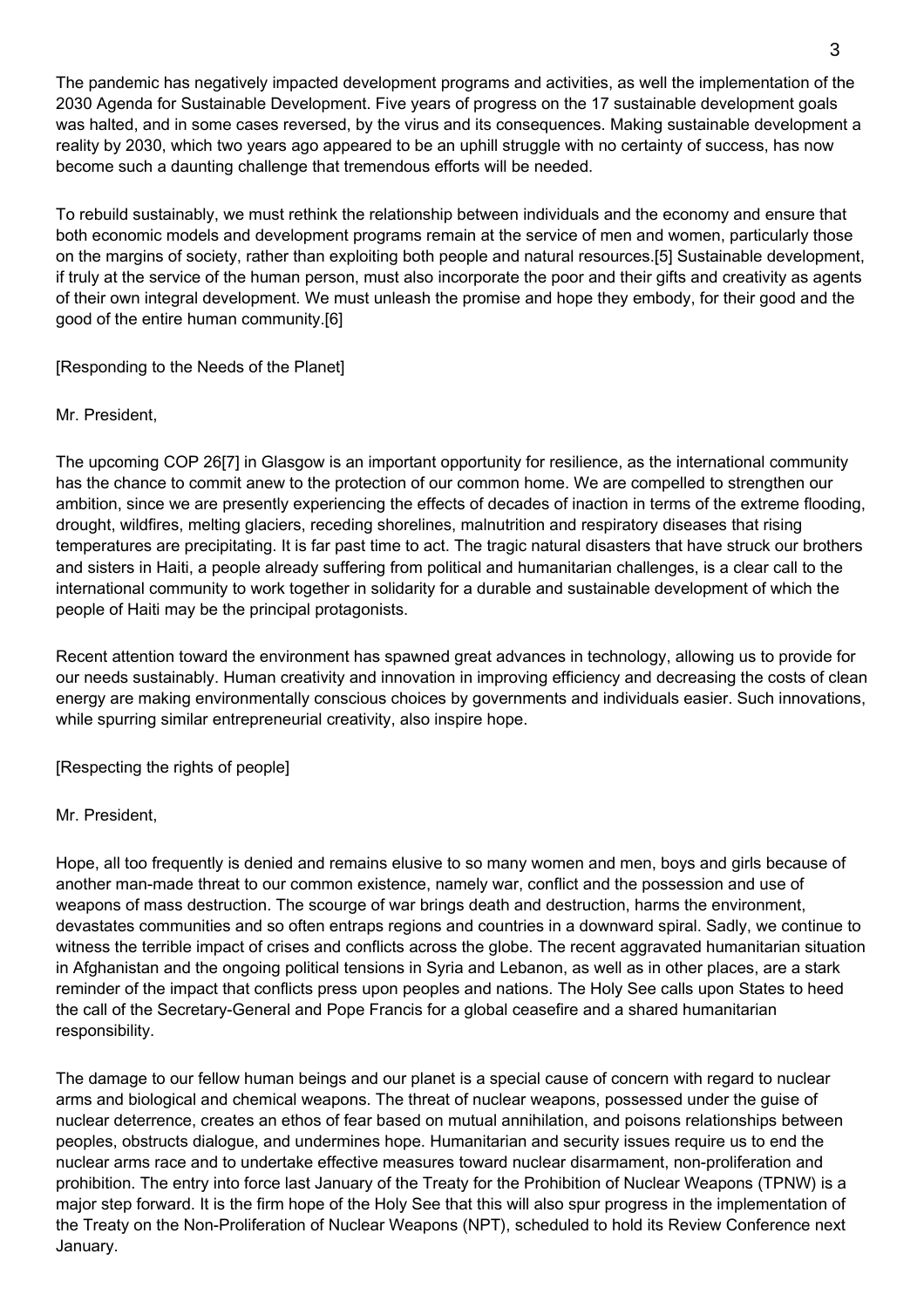#### Mr. President,

Pope Francis considers one of the most serious causes for concern in today's world to be the "crisis of human relationships" flowing from a way of life dominated by selfishness and by the culture of waste, where human values and the related transcendent dignity of the person are often trampled.[8] This "anthropological crisis" is not a philosophical or academic dispute, but a crisis with enormous practical consequences for human rights.

Our societies today are the theatre of many injustices where human beings are maltreated, exploited, ignored, killed, or left to languish in humanitarian emergencies. Women and girls, persons from different indigenous, racial, ethnic, and linguistic backgrounds experience violence and oppression or are reduced to second-class citizens. Far too often, humanitarian law is taken as a recommendation rather than an obligation by both State and non-State actors alike. Refugees, migrants and internally displaced persons are increasingly left in limbo or even left to drown, unwelcome and unable to find a new home to raise their family in dignity, peace and security. Religious believers endure harassment, persecution, death and even genocide on account of their faith. The elderly and persons with disabilities are cast aside, especially when they are frail or considered burdensome. Innocent children are deemed problematic, discarded by society even before they are born or have the chance to bring their own, unique contribution into the world. The family, which the Universal Declaration of Human Rights recognizes as the "natural and fundamental group unit of society,"[9] is misrepresented.

This is evident also in novel interpretations of existing human rights, separated from their underlying universal values. In many cases, "new rights" not only contradict the values they are supposed to support but are imposed despite the absence of any objective foundation or international consensus.[10] The Holy See believes that while depriving human rights of their original universal dimension, these new partial interpretations sadly become the ideological benchmark of spurious "progress" and another ground for polarization and division. Sadly, we are facing this in the constant pursuit of introducing controversial new agendas that drive UN processes contrary to the bodies' given mandates.

In an age in which many universal human rights continue to be violated with impunity, these attempts in fact confuse, divert from implementing the human rights conventions, and impede the attention and energy that the promotion and protection of fundamental human rights and dignity deserve. We need to build resilience through hope and consensus in this noble institution, while defending human rights and fundamental freedoms, including the right to life, to freedom of thought, conscience and religion, and to freedom of opinion and expression, and not to undermine them.[11]

[Revitalizing the United Nations]

#### Mr. President,

To foster the resilience necessary to help the world emerge better from the various crises we face, the United Nations must constantly be renewed through returning with greater fidelity and resolve to the core principles and purposes enshrined in its Charter. True revitalization means not just making structures and mechanisms more efficient but ensuring that the institution lives up to its true and commonly agreed upon aims, rather than becoming a tool of the powerful. The structural deficiencies that exist cannot be remedied either by sluggish solutions or fast fixes but require a commitment to what Pope Francis terms a "healthy politics."[12]

The need for a healthy politics, based on the pursuit of the common good and universal truth, is particularly important at the Security Council, whose members are called to become the foremost artisans of peace throughout the world, constantly recommitting themselves to place international peace and rule of law above national interests or partisan ideologies.[13] Far too often, the latter inevitably leads to gridlock, while the poorest and most vulnerable, who look to the Council for signs of hope, continue to suffer, pushed into greater despair. Revitalizing the United Nations must include examining whether the structure conceived in 1945 remains adequate for 2021 and beyond, as well as recognizing that from those States to whom more is given, more is to be expected, especially with regard to responsibility for the common good.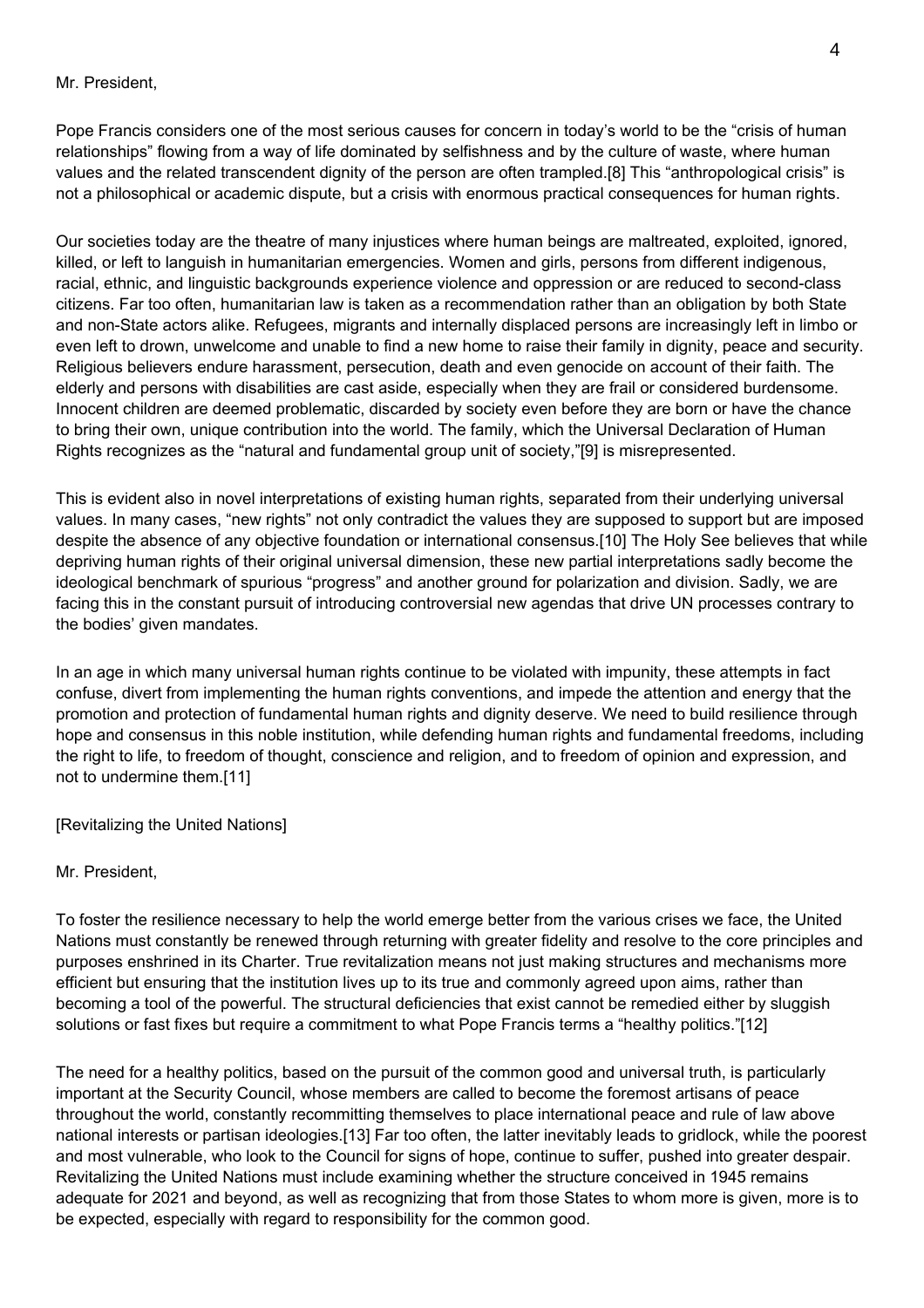In addition to the structural aspects of revitalization, greater attention must be given to promote and safeguard the mandates of UN entities and fora. The Holy See views with concern the push of some to break down the helpful division of labor among Committees, commissions, meetings and processes, turning all into bodies that focus on a limited number of disputed issues. Furthermore, the principle of consensus must be safeguarded. One common step in the right direction is preferable to many steps in different directions.

To help the world build resilience through hope, the United Nations must lead by example, and the States, entities, and personnel that comprise the Organization all have a key role to play in helping set that example. The Holy See is vigorously committed to playing its part.

### [Conclusion]

In conclusion, Mr. President, to recover, rebuild, respond, respect and revitalize involves a rediscovery of resilience through firmly grounded hope.

Many are the signs of hope, even in our weary societies. To be builders of peace in our societies means to find these seeds and shoots of fraternity. « The God of the covenant asks us not to yield to separatism or partisan interests. He does not want us to ally ourselves with some at the expense of others. Rather, he wants individuals and communities to be bridges of fellowship with all» (Meeting with the Representatives of the Ecumenical Council of Churces and some Jewish communities in Hungary, Address of His Holiness, 12 September 2021). Let us see in the eyes of migrants and refugees: they are full of suffering and hope. Let us work together to give them the future to blossom in peace.

In March, while the effects of the pandemic were still being very much felt, Pope Francis went to Iraq to encourage the Iraqi people in striving to give the world an example of resilience through hope.

Visiting the birthplace of Abraham, to whom Jews, Christians and Muslims all look as their father in faith, the Pope recalled the image of a storm-tossed sea to describe what is involved in building a culture of peace.

"It demands," he said, "especially amid the tempest, that we row together," and that no one "be concerned simply for his own affairs." He continued, "There will be no peace as long as we see others as them and not us. There will be no peace as long as our alliances are *against* others, for alliances of some against others only increase divisions. Peace does not demand winners or losers, but rather brothers and sisters who, for all the misunderstandings and hurts of the past, are journeying from conflict to unity."[14]

That is the way of hope, which all of us should walk in this Organization.

Thank you, Mr. President.

 $\frac{1}{2}$  ,  $\frac{1}{2}$  ,  $\frac{1}{2}$  ,  $\frac{1}{2}$  ,  $\frac{1}{2}$  ,  $\frac{1}{2}$  ,  $\frac{1}{2}$  ,  $\frac{1}{2}$  ,  $\frac{1}{2}$  ,  $\frac{1}{2}$  ,  $\frac{1}{2}$  ,  $\frac{1}{2}$  ,  $\frac{1}{2}$  ,  $\frac{1}{2}$  ,  $\frac{1}{2}$  ,  $\frac{1}{2}$  ,  $\frac{1}{2}$  ,  $\frac{1}{2}$  ,  $\frac{1$ 

[1] Pope Francis, Encyclical Letter Fratelli Tutti, 30, 54, 55, 196.

- [2] Pope Francis, Address to the General Assembly of the United Nations, 25 September 2020.
- [3] Pope Francis, Address to the Members of the "Banco Farmaceutico" Foundation, 19 September 2020.
- [4] Security Council Resolution 2565 (2021).
- [5] Pope Francis, Address to the Diplomatic Corps Accredited to the Holy See, 8 February 2021.